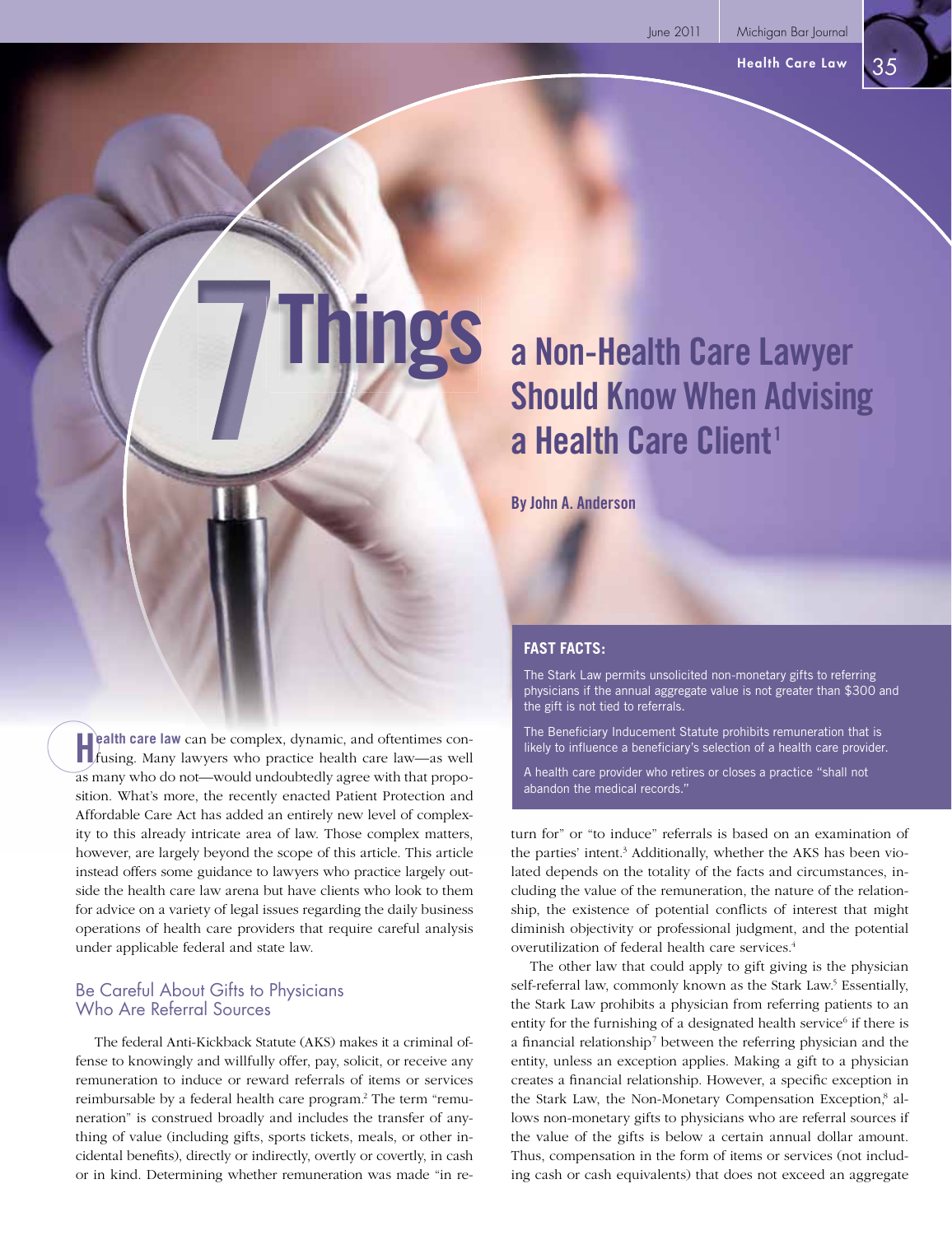of \$300 a year (adjusted for inflation to \$359 for 2011) is permitted if other conditions enumerated in the applicable regulation are also satisfied.<sup>9</sup> The physician cannot solicit the compensation, and the amount of compensation may not be determined by the volume or value of referrals or other business generated.10 Thus, on a practical level, a ticket for a sporting event may be given to a physician as long as the gift is not solicited and the annual aggregate value of such tickets does not exceed \$359 for 2011.

#### Commission Compensation Paid to Health Care Marketers Should Be Carefully Structured

The AKS is also implicated by compensation arrangements for health care marketers. As mentioned, the AKS may prohibit the offer or receipt of remuneration in return for referring or recommending the purchase of supplies and services reimbursable under government health care programs.<sup>11</sup> Given that the job of a health care marketer is specifically to make such recommendations, how does that reality square with the AKS prohibitions? One safe way to structure such arrangements is reliance on the AKS Employment Safe Harbor when the health care marketer is a bona fide employee.<sup>12</sup> The Employment Safe Harbor provides that remuneration does not include any amount paid by an employer to an employee who has a bona fide employment relationship with the employer.<sup>13</sup> The term "employee" is defined as any individual who has the status of an employee "under the usual common-law rules applicable in determining the employer-employee relationship."14 Under the safe harbor, bona fide employees may be paid a commission on sales without violating the AKS.

Compensation arrangements with independent contractors who market health care services are more problematic. The AKS Personal Services and Management Contracts Safe Harbor excludes from the scope of remuneration any payments made by a principal to an agent as compensation for the services of the agent.<sup>15</sup> However, the Personal Services and Management Contracts Safe



Harbor specifically prohibits compensation paid to the agent that is determined "in a manner that takes into account the volume or value of any referrals or business otherwise generated between the parties...."16 Thus, while this safe harbor would allow certain independent contractor fixed-fee arrangements (e.g., \$1,000) a month), it would not permit commission arrangements for independent contractors (e.g., \$100 a sale). The regulation also prescribes other specific standards that must be met to qualify for safe-harbor protection, including a written agreement signed by the parties with a term of no less than one year.<sup>17</sup>

Although commission payments to independent contractor health care marketers are not per se unlawful under the AKS, any such arrangement should be carefully structured on the advice of a health care lawyer experienced in this area.

#### Avoid Problems with Beneficiary Inducement

The Beneficiary Inducement Statute (BIS) prohibits any person or company from offering or transferring any remuneration to a Medicare or Medicaid beneficiary if the person or company knows or should know that the remuneration is likely to influence the beneficiary's selection of a particular provider, practitioner, or supplier of Medicare- or Medicaid-payable items or services.<sup>18</sup>

Penalties for violating the BIS are severe. Violators may be subject to, among other things, a civil money penalty of not more than \$10,000 for each item or service, an assessment of not more than three times the amount claimed for each such item or service, and the person or company may be excluded from participation in Medicare and Medicaid.19 Thus, the offer of any incentives to Medicare or Medicaid beneficiaries for marketing or promotional purposes should be carefully evaluated to comply with this statute.

The BIS defines remuneration as including, without limitation, the waiver of co-insurance and deductible amounts and "transfers of items or services for free or for other than fair market value."<sup>20</sup> Significantly, however, the Office of Inspector General the agency responsible for protecting the integrity of federal health care programs—permits incentives that are of "nominal value," i.e., with a retail value of no more than \$10 an item or no more than \$50 in the aggregate to any one beneficiary annually.<sup>21</sup>

The BIS and its implementing regulations contain a limited number of exceptions. One exception allows the waiver of insurance copayments and deductible amounts; however, a provider or supplier may not routinely waive copayments and deductibles and may not advertise that it will waive these payments.<sup>22</sup> In addition, the provider or supplier may waive copayments or deductibles only after determining in good faith that the beneficiary is in financial need.<sup>23</sup> Finally, copayments and deductibles may be written off after a provider or supplier makes reasonable collection efforts.<sup>24</sup>

Another exception to the BIS allows incentives given to beneficiaries to promote the delivery of preventive care, provided the delivery of such services is not tied, directly or indirectly, to the provision of other services reimbursed by Medicare or Medicaid.25 Preventive-care incentives may not include cash or instruments convertible to cash or any incentives with a value disproportionate to the value of the preventive-care service.<sup>26</sup>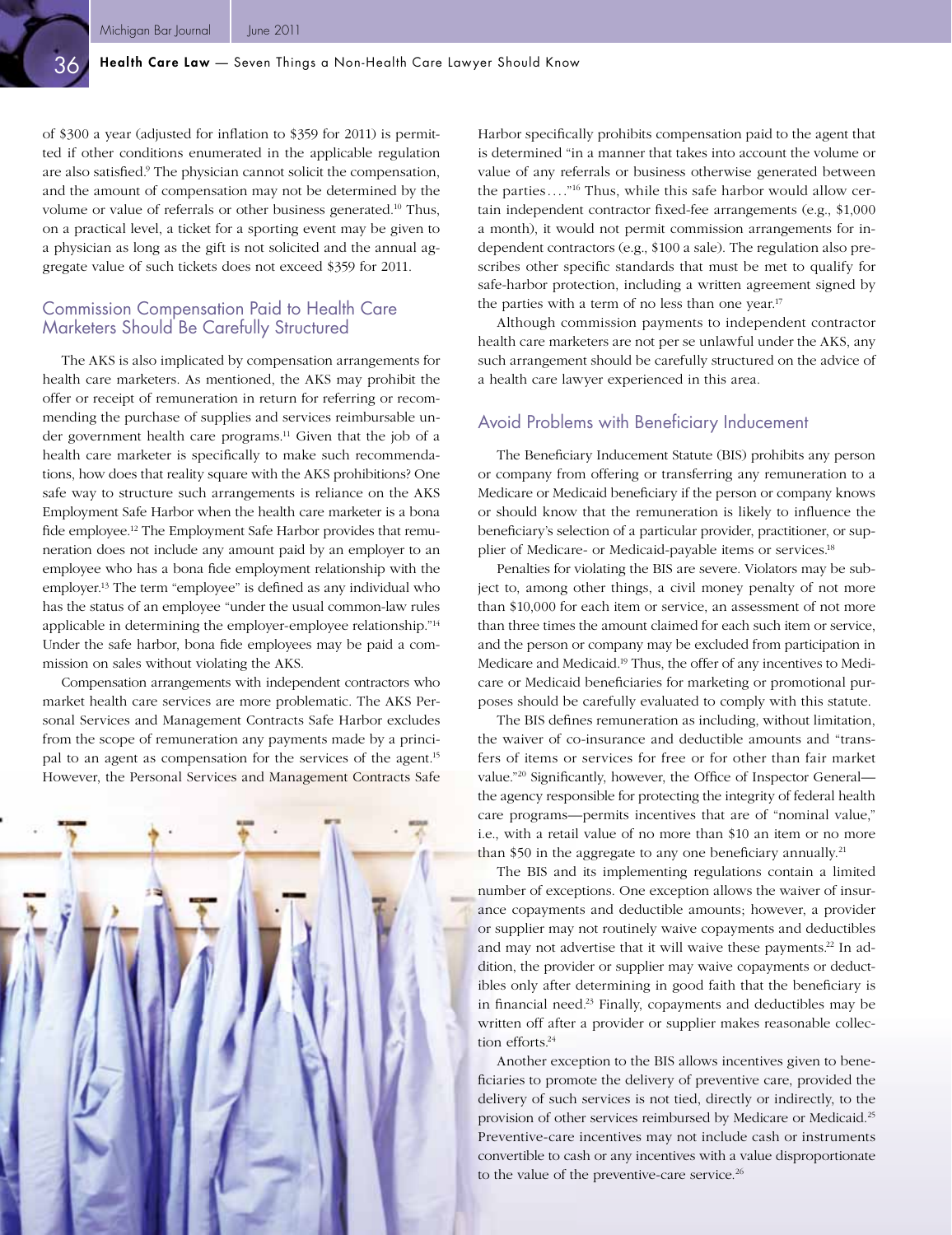Significant questions, such as whether and when an "investigation" begins, can be critical to protecting the health care professional's rights.

#### Resigning to Avoid Investigation May Trigger an Adverse Report

Both the Michigan Public Health Code<sup>27</sup> and the Release of Information for Medical Research and Education Act<sup>28</sup> require hospitals and other "entities" such as health facilities, health plans, and health agencies<sup>29</sup> to submit reports to the Michigan Department of Community Health about certain events relating to health professionals who are licensed or registered under Article 15 of the Public Health Code. (When the reorganization created by Executive Order 2011-4 is completed, the reports will be submitted to the Department of Licensing and Regulatory Affairs.) Reportable events include disciplinary action by the entity against the health professional on the basis of the professional's competence that results in a change in the health professional's employment status or that adversely affects the health professional's clinical privileges for more than 15 days.<sup>30</sup> The term "adversely affects" is broadly defined in the statutes.<sup>31</sup>

A reportable event occurs if the entity restricts or accepts the voluntary surrender of a health professional's clinical privileges while the health professional is under investigation by the entity or if the entity agrees not to conduct an investigation into the health professional's competence or conduct.<sup>32</sup> Significantly, it is also a reportable event when the health professional resigns from employment or terminates a contract with a health facility or agency, or when the contract is not renewed, instead of the entity taking disciplinary action.<sup>33</sup>

Reports to the Department of Community Health in these situations can jeopardize a health care professional's livelihood. Therefore, a health care professional should engage legal counsel at the first sign of any problem rather than waiting until later in the process. Significant questions, such as whether and when an "investigation" begins, can be critical to protecting the health care professional's rights.

The importance of these issues is magnified because similar matters must be reported on a national level to the National Provider Data Bank (NPDB). The NPDB was established by the federal Health Care Quality and Improvement Act of 1986. The act and implementing regulations generally require hospitals and state licensing authorities to report information about health care practitioners whose privileges have been restricted or revoked because of competence issues or professional misconduct.<sup>34</sup> A report must be made to the NPDB if the health care practitioner resigns or surrenders privileges while under investigation or after being notified that an investigation will be conducted but before the investigation begins.

## Physicians May Provide Administrative Services for Entities to Which They Refer

The Stark Law permits physicians and their immediate family members to provide administrative services to an entity to which the physician refers patients. For example, a physician or an immediate family member may serve as a medical director to a home health agency, skilled nursing facility, or hospital. This must be done, however, pursuant to either the Stark Law's Bona Fide Employment Exception<sup>35</sup> or Personal Services Arrangements Exception.36

To satisfy the Bona Fide Employment Exception, the following requirements must be met: (1) the employment is for identifiable services, (2) the payment is consistent with fair market value and does not take into account the volume or value of referrals, and (3) the arrangement is established in a contract that would be commercially reasonable even if no referrals were made to the employer.<sup>37</sup>

The Personal Services Arrangements Exception allows the physician or immediate family member to be employed as an independent contractor to the entity to which the physician refers if the following requirements are met: (1) each arrangement must be in writing, signed by the parties, and specify the services covered by the arrangement; (2) the services must not exceed those that are commercially reasonable and necessary; (3) the contract must have a term of at least one year; (4) the compensation must be set in advance, not exceed fair market value, and not be determined in a manner that takes into account the volume or value of referrals or other business generated between the parties; and (5) the services must not involve the counseling or promotion of a business arrangement or other activity that violates any federal or state law.38